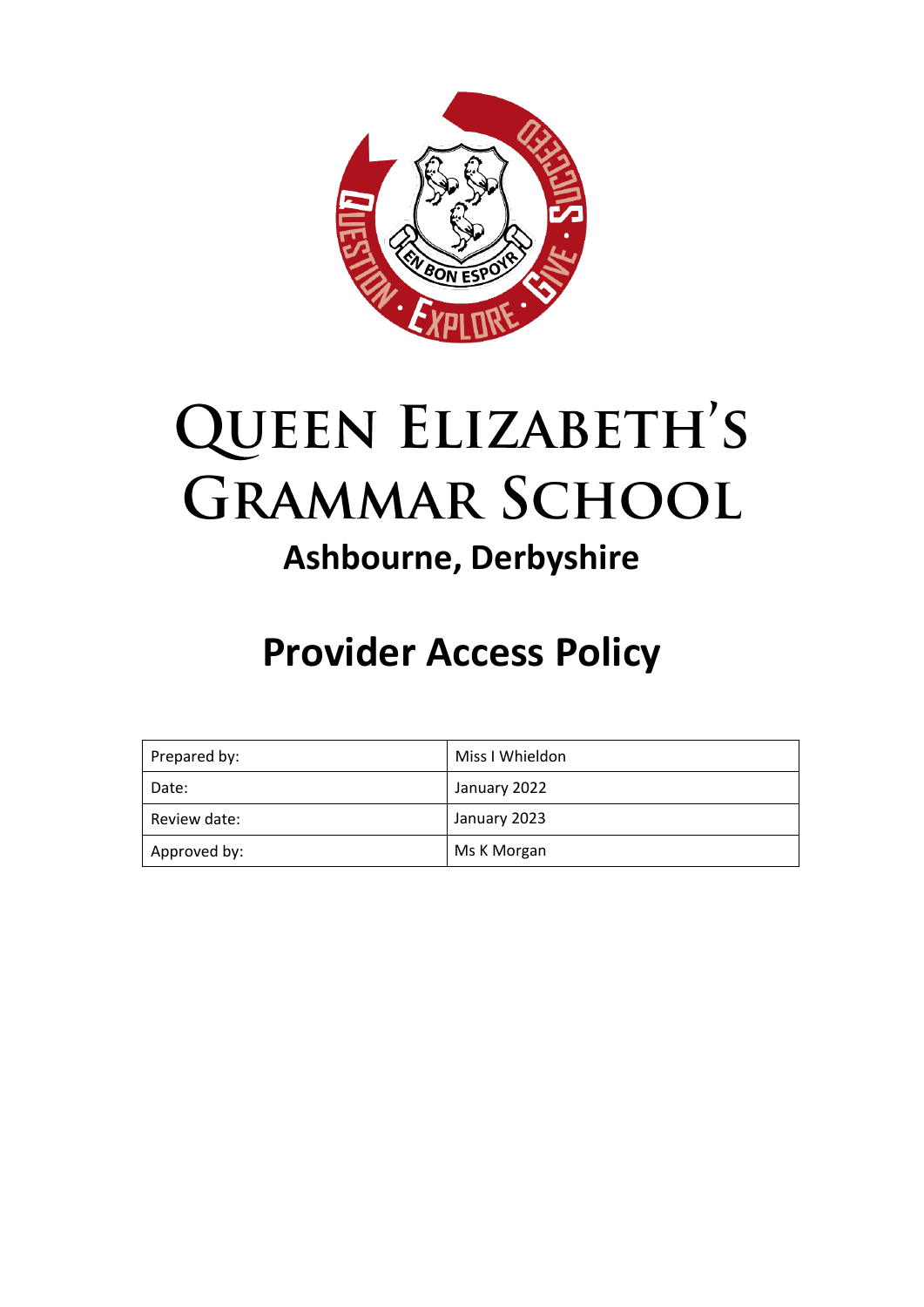## **Provider Access Policy**

#### **Introduction**

This policy statement sets out the school's arrangements for managing the access of providers to pupils at the school for the purposes of giving them information about the provider's education or training offer. This complies with the school's legal obligations under Section 42B of the Education Act 1997.

#### **Student Entitlement**

Students in years 7-13 are entitled:

- To find out about technical education qualifications and apprenticeships opportunities, as part of a careers programme which provides information on the full range of education and training options available at each transition point.
- To hear from a range of local providers about the opportunities they offer, including technical education and apprenticeships – through options evenings, assemblies and group discussions and taster events.
- To understand how to make applications for the full range of academic and technical courses.

### **Management of Provider Access Requests**

#### **Procedure**

 A provider wishing to request access should contact; Miss I Whieldon, Careers and Work Related Learning Coordinator, by telephone 01335 343685 extension 11490 or by email [Whieldon](mailto:Bains@qegs.email)@qegs.email

#### **Opportunities for Access**

A number of events, integrated into the school careers programme, will offer providers an opportunity to come into school to speak to pupils and/or their parents: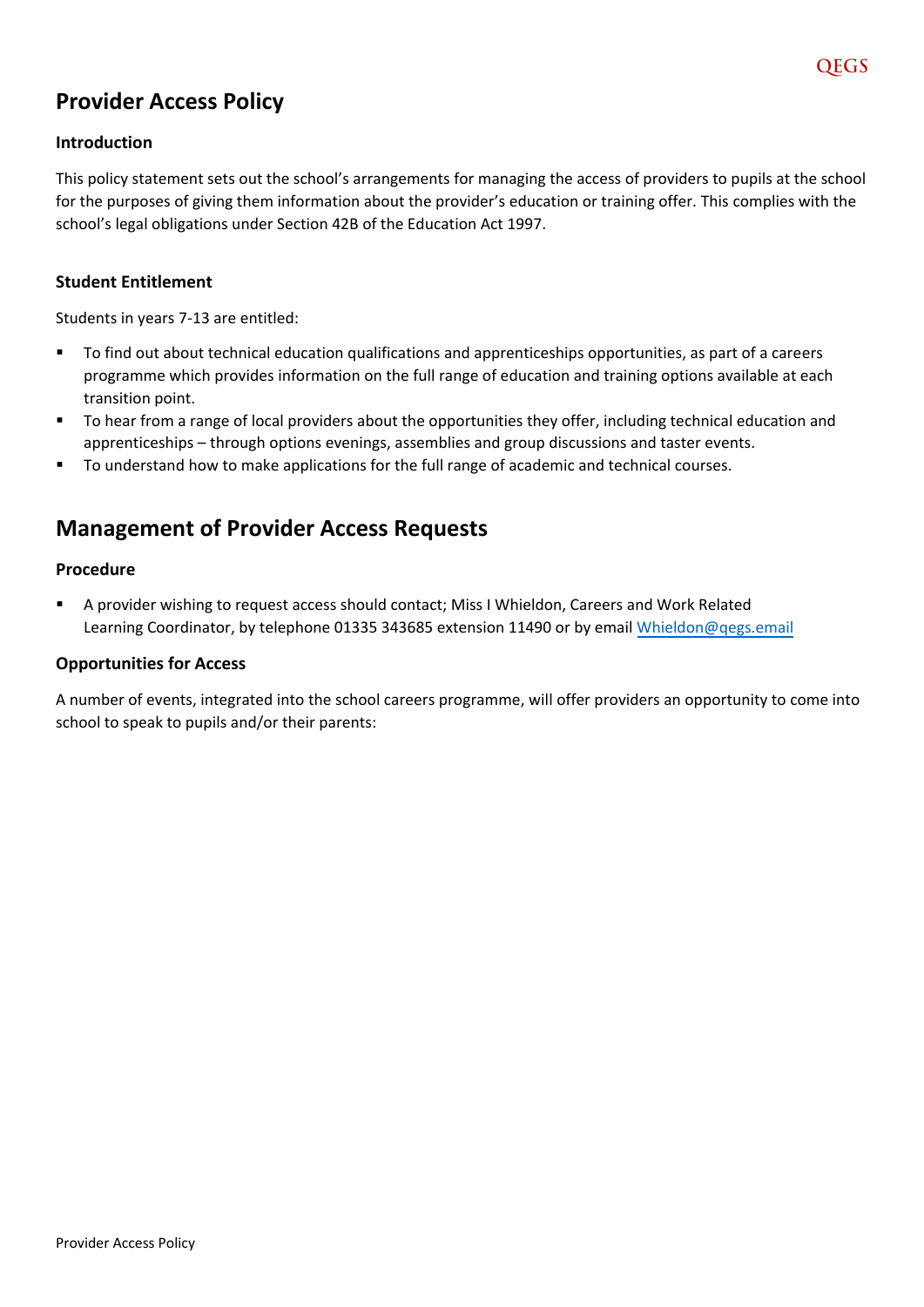## **Key Stage 5**

| <b>CDI</b>                 | <b>Area of Learning</b>                               | <b>Implementation</b>                                                                                                                                   | When and by Whom                                                                                                                                                            | <b>Impact</b>                                                                                                                                                                                                                                                                                                                                                                       |
|----------------------------|-------------------------------------------------------|---------------------------------------------------------------------------------------------------------------------------------------------------------|-----------------------------------------------------------------------------------------------------------------------------------------------------------------------------|-------------------------------------------------------------------------------------------------------------------------------------------------------------------------------------------------------------------------------------------------------------------------------------------------------------------------------------------------------------------------------------|
| <b>Learning</b><br>outcome | Intent                                                |                                                                                                                                                         |                                                                                                                                                                             |                                                                                                                                                                                                                                                                                                                                                                                     |
| $\mathbf{1}$               | <b>Self Awareness</b>                                 | Skills audit completed and<br>structured guidance given on<br>careers research                                                                          | Autumn half term in Extended<br>Studies 'Researching a Career'                                                                                                              | Individuals who realistically appraise their qualities and skills, roles<br>and responsibilities, values and attitudes, needs and interests,<br>aptitudes and achievements are better able to understand<br>themselves, make informed choices and relate well to others. Self-<br>awareness is essential for nurturing self-esteem, identity, and<br>personal and mental wellbeing. |
| $\overline{\mathbf{2}}$    | Self<br>Determination                                 | <b>Personal Statement Writing</b>                                                                                                                       | Introduced in assembly Aut<br>term Y12, followed up in Spring<br>via Progress interviews with<br>tutor. Actual writing of<br>statement happens in Summer<br>term of Year 12 | Self-determination or self-regulation promotes personal<br>autonomy, self-efficacy and personal agency. It boosts hope,<br>optimism, adaptability and resilience. Self-determination<br>empowers individuals to aspire and achieve.                                                                                                                                                 |
| $\overline{\mathbf{3}}$    | Self Improvement<br>as a learner                      | Reflection of lessons learned<br>from volunteering on the<br><b>Futures Award</b>                                                                       | Tutor to help tutees to plan<br>their volunteering and to meet<br>with students twice during Y12<br>to review their reflections                                             | Self-improvement sustains positive attitudes to learning<br>throughout life. It fosters the skills of planning, review and<br>reflection. Understanding what they have learned, what they need<br>to learn next and how they learn best enables individuals to<br>continue to improve.                                                                                              |
| $\overline{4}$             | <b>Exploring Careers</b><br>and Career<br>Development | Following a series of assemblies<br>demonstrating a range of career<br>journeys students to<br>contemplate which style of<br>career appeals the most    | Assemblies in Spring Term of<br>Y13 and 12 from a range of<br>speakers to talk about their<br>career journey. Followed up by<br>tutor in individual tutor sessions          | Career exploration expands individuals' horizons for action and<br>awareness of opportunities. An understanding of career processes<br>and structures enables individuals to make sense of their own<br>careers, understand the career experiences of others and<br>contribute in important ways to the career wellbeing of others.                                                 |
| 5                          | Investigating<br>Work and<br><b>Working Life</b>      | Debate about the changing<br>world of work - students look at<br>work life balance, impact of<br>technology on the workplace                            | Extended studies in<br>'Researching a Career' lesson in<br>Autumn Y12                                                                                                       | Investigating people's changing experiences of work enables<br>individuals to understand the meaning and purpose of work in<br>people's lives. They learn what constitutes good or decent work<br>and how to find it for themselves.                                                                                                                                                |
| 6                          | Understanding<br>business and<br>Industry             | Young Enterprise Programme<br>(selected students) Assembly on<br>Mckinseys 7s applied to school.<br>Students to come up with a<br>suggested change plan | Assembly by KMO followed up<br>by time in forms working on<br>change management plan to<br>help school achieve objectives                                                   | Understanding different sizes and types of business organisation,<br>why they are organised as they are and how they view success<br>enables individuals to prepare for employment and to appraise the<br>contribution of business and industry to community, social and<br>economic life.                                                                                          |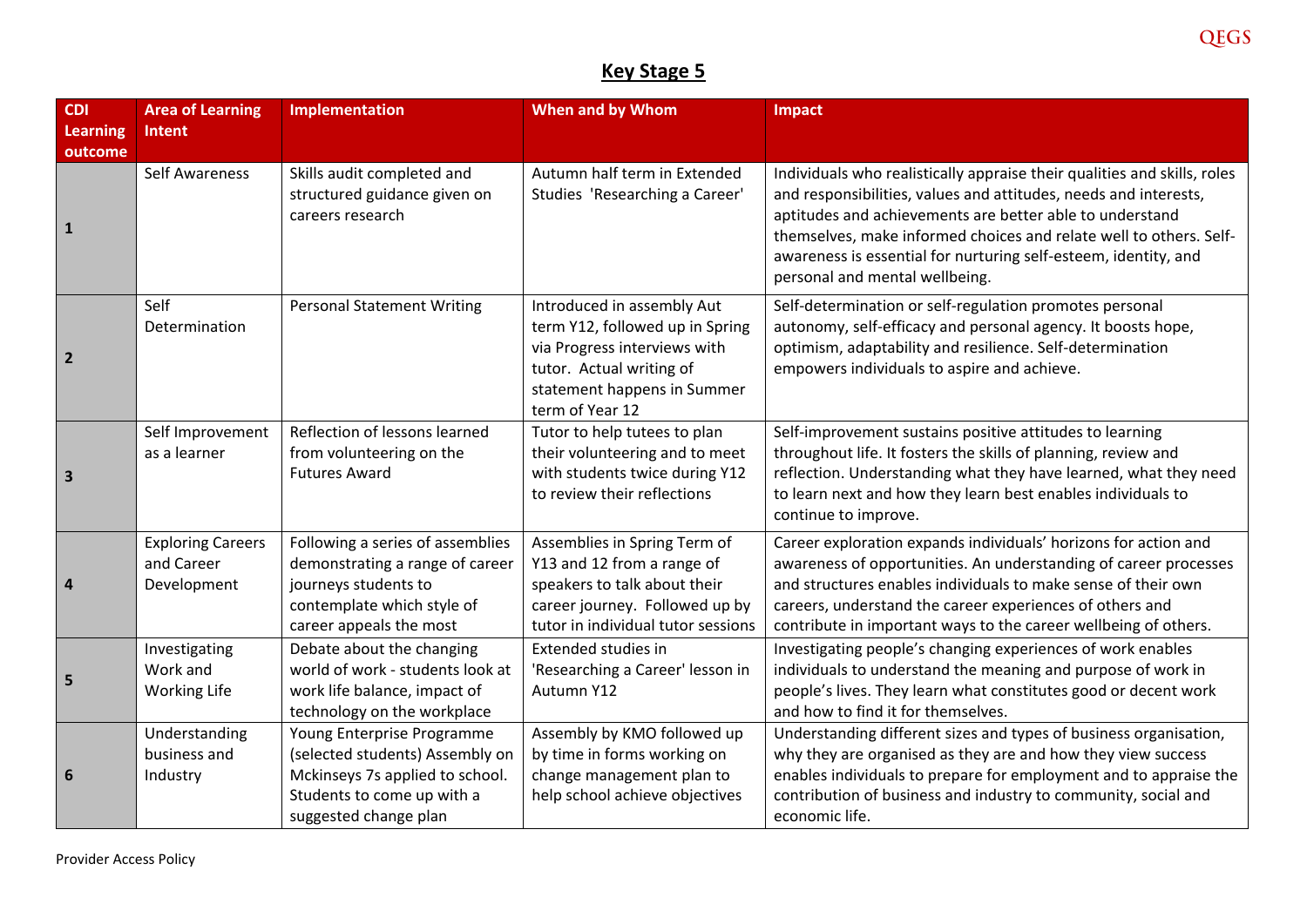|                         | Investigating Jobs | Apprentice show (selected                                          | VSM to organise trips.                                   | Individuals need to know how to access, analyse and act on                                                                    |
|-------------------------|--------------------|--------------------------------------------------------------------|----------------------------------------------------------|-------------------------------------------------------------------------------------------------------------------------------|
|                         | and LMI            | students) UCAS Convention ALL                                      | <b>Extended Studies 'Researching a</b>                   | relevant, objective and up-to-date job and labour market                                                                      |
| $\overline{\mathbf{z}}$ |                    | students. Students to use Start                                    | Career' will introduce students                          | information when thinking about careers, employability and                                                                    |
|                         |                    | Profile to look at LMI for their                                   | to Start Profile                                         | enterprise. They also need to know how to protect themselves                                                                  |
|                         |                    | chosen professions                                                 |                                                          | from subjective and biased information.                                                                                       |
|                         | Valuing equality,  | Via assembly - students reflect                                    | 2 Assemblies - one with Stuart                           | Individuals need to share in the commitment to equality, diversity                                                            |
|                         | diversity and      | on policy in place at school and                                   | Hardy/other employer link on                             | and inclusion as a British and international value. By countering                                                             |
|                         | inclusion          | other workplaces to commit to                                      | equality, diversity and inclusion.                       | stereotyping, discrimination and prejudice, individuals can realise                                                           |
| 8                       |                    | these values. Students also                                        | Another assembly on the                                  | their own ambitions and help others to do the same.                                                                           |
|                         |                    | reflect on how unconscious bias                                    | problems posed by unconscious                            |                                                                                                                               |
|                         |                    | is a barrier                                                       | bias. Both Autumn Term Y13                               |                                                                                                                               |
|                         | Learning about     | Assembly informing students on                                     | Same assembly as above with                              | Learning about safe working practices and environments helps                                                                  |
|                         | safe working       | HR practices in the workplace                                      | HR speaker to investigate                                | individuals to keep themselves and others healthy and safe at                                                                 |
| 9                       | practices and      |                                                                    | working practises and                                    | work.                                                                                                                         |
|                         | environments       |                                                                    | environment (ask Tarmac)                                 |                                                                                                                               |
|                         | Making the most    | <b>Careers Education is introduced</b>                             | Autumn term in assembly and                              | Individuals need to learn how to recognise, access and make                                                                   |
|                         | of careers         | at the start of year 12 in an                                      | <b>Extended Studies 'Research</b>                        | effective use of trustworthy sources of information, advice and                                                               |
|                         | information,       | assembly and followed up in                                        | Careers'. Students can also                              | guidance which are offered on a one-to-one or small group basis,                                                              |
|                         | advice and         | Extended Studies. Students are                                     | receive a careers interview from                         | both online and in person. This includes being actively involved in                                                           |
|                         | guidance           | shown how to research career                                       | Ideas4 Careers at any time over                          | identifying their needs and how they can be met.                                                                              |
| 10                      |                    | paths and speak to                                                 | the course of the 2 years.                               |                                                                                                                               |
|                         |                    | knowledgeable tutors about                                         | Dedicated time given during                              |                                                                                                                               |
|                         |                    | their routes. Certain students                                     | Y11 Mock Exams in Dec and                                |                                                                                                                               |
|                         |                    | are put forward for careers                                        | Core exams in Feb (coincides                             |                                                                                                                               |
|                         |                    | interviews when needed.                                            | well with post progress                                  |                                                                                                                               |
|                         |                    |                                                                    | interview actions)                                       |                                                                                                                               |
|                         | Preparing for      | Students conduct work                                              | Tutors assist students to                                | Preparing for employability is about enabling individuals to gain                                                             |
|                         | Employability      | experience and volunteering                                        | complete their Futures Booklet                           | the skills and experience they need to get, maintain and make                                                                 |
| 11                      |                    | and reflect on skills learnt as                                    | and. Students set for                                    | progress in employment or self-employment including networking,                                                               |
|                         |                    | well as identifying strengths and                                  | themselves personal targets to                           | negotiation, self-advocacy and staying healthy.                                                                               |
|                         |                    | weaknesses                                                         | improve areas of weakness                                |                                                                                                                               |
|                         | Showing initiative | The importance of volunteering                                     | HTH organises volunteers fair,                           | Showing initiative and enterprise is about helping individuals to                                                             |
|                         |                    |                                                                    |                                                          |                                                                                                                               |
| 12                      | and enterprise     | for developing skills is explained<br>in assembly Autumn term year | students arrange their<br>volunteering, tutor follows up | make the most of their opportunities, manage risk-taking and<br>demonstrate drive and determination, especially in a business |
|                         |                    |                                                                    |                                                          |                                                                                                                               |
|                         |                    | 12, Students arrange                                               | application and ensures                                  | sense.                                                                                                                        |
|                         |                    | volunteering by Oct half term                                      | students are attending.                                  |                                                                                                                               |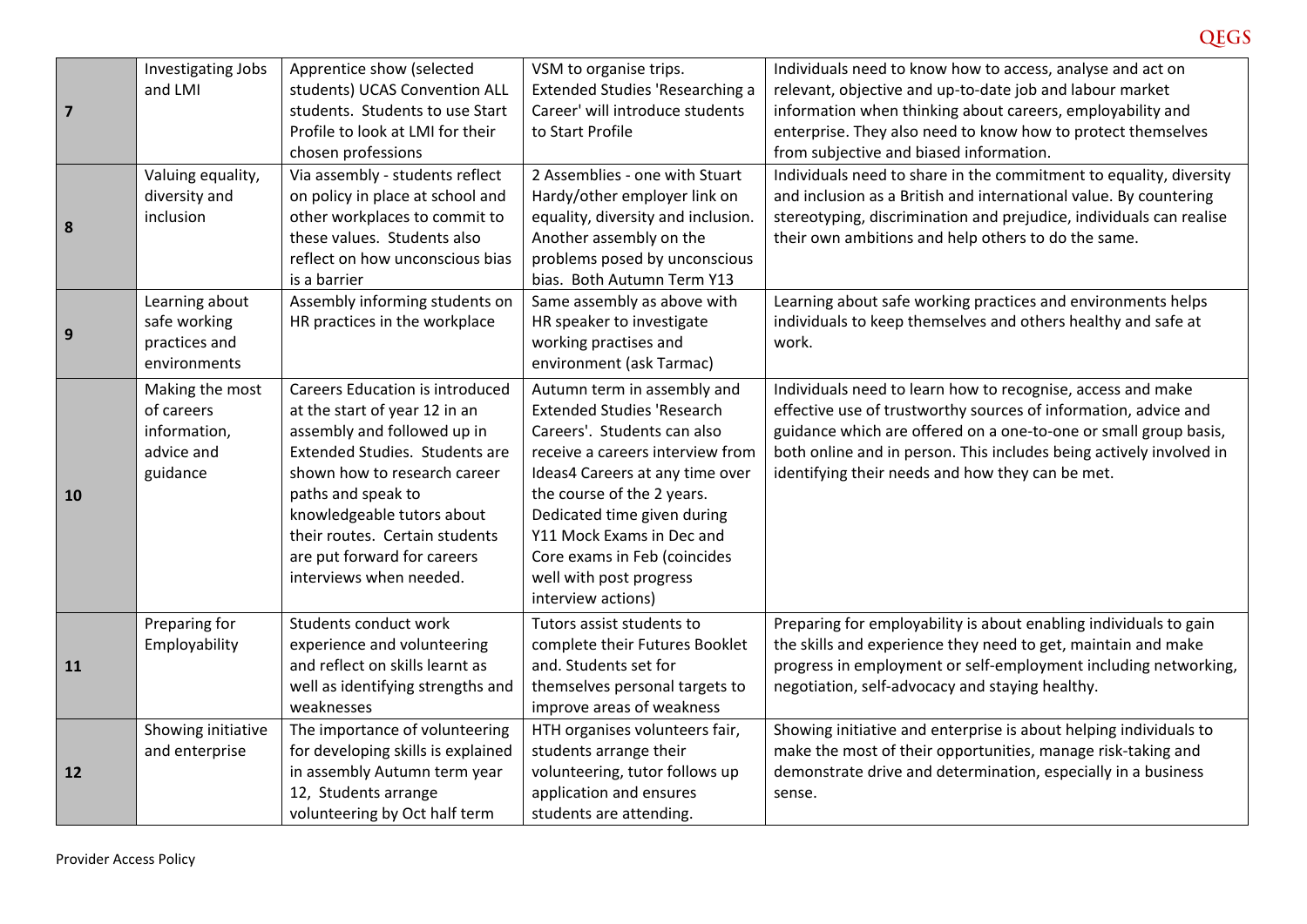| 13        | Developing<br>financial<br>capability       | Show how you are developing<br>your personal financial<br>capability to make better<br>decisions about everyday living,<br>further study, training and work<br>Students interview a small<br>business adviser to explore the<br>start- up costs involved of<br>working for themselves e.g.<br>equipment/ resources/ tax and<br>other contributions and the<br>implications of borrowing or<br>taking out loans. | Compare the market activity<br>Y13 HT1.                                                                                                                         | Being able to calculate and compare the costs and benefits of<br>different living, education, training and employment options,<br>considering any financial support that may be available, is an<br>increasingly important skill for individuals to develop. They need to<br>know how to make budgeting and financial planning decisions<br>about spending, borrowing, saving and investing to safeguard their<br>economic well-being now and in the future. Personal financial<br>management is part of citizenship at KS3 & 4 and interpreting and<br>solving problems in financial contexts is part of maths at KS3 & 4. |
|-----------|---------------------------------------------|-----------------------------------------------------------------------------------------------------------------------------------------------------------------------------------------------------------------------------------------------------------------------------------------------------------------------------------------------------------------------------------------------------------------|-----------------------------------------------------------------------------------------------------------------------------------------------------------------|-----------------------------------------------------------------------------------------------------------------------------------------------------------------------------------------------------------------------------------------------------------------------------------------------------------------------------------------------------------------------------------------------------------------------------------------------------------------------------------------------------------------------------------------------------------------------------------------------------------------------------|
| 14        | Identifying<br>choices and<br>opportunities | Be able to research and<br>evaluate progression pathways<br>and return on investment for<br>the higher and further<br>education, training,<br>apprenticeship, employment<br>and volunteering options open<br>to you                                                                                                                                                                                             | Y13 HT3 - students reflect on<br>the various career paths<br>demonstrated by speakers<br>during careers week talks                                              | Individuals need to know how to identify and investigate possible<br>choices, progression pathways and qualifications that are in their<br>best interests to consider. This includes being able to respond<br>effectively to unforeseen or unplanned choices and opportunities.                                                                                                                                                                                                                                                                                                                                             |
| 15        | Planning and<br>deciding                    | Know how to make career<br>enhancing plans and decisions<br>including developing the<br>resilience required to sustain<br>them                                                                                                                                                                                                                                                                                  | Y13 HT4 - Assertiveness training<br>and dealing with difficult<br>situations in the workplace                                                                   | Individuals need to know how to make and carry-out carefully-<br>considered and negotiated decisions and plans. This also involves<br>showing persistence and resilience to cope with chance events and<br>any unintended consequences of their decisions and plans.                                                                                                                                                                                                                                                                                                                                                        |
| <b>16</b> | Handling<br>applications and<br>interviews  | Know how to prepare for,<br>perform well and learn from<br>participating in selection<br>processes                                                                                                                                                                                                                                                                                                              | HT5 Y12 mock interview prep                                                                                                                                     | Promoting themselves in a way that attracts the attention of<br>selectors and recruiters, as well as managing the applications<br>process, requires that individuals develop a range of self-<br>presentation and marketing skills including the use of digital and<br>social media. This also requires that they develop strategies to<br>cope with set-backs and disappointment.                                                                                                                                                                                                                                          |
| 17        | Managing<br>changes and<br>transitions      | Know how to develop and use<br>strategies which will help you to<br>deal with the challenges of<br>managing your career<br>transitions                                                                                                                                                                                                                                                                          | Y13 HT5 - Students identify<br>financial, academic, social, and<br>environmental changes they will<br>face and strategies they can<br>employ to minimise stress | Transition confidence and preparedness help individuals to make<br>successful moves such as changing schools, going to university or<br>starting an apprenticeship or employment. Reviewing and<br>reflecting on previous transitions can help individuals to develop<br>the psychological resources to cope with future transitions.                                                                                                                                                                                                                                                                                       |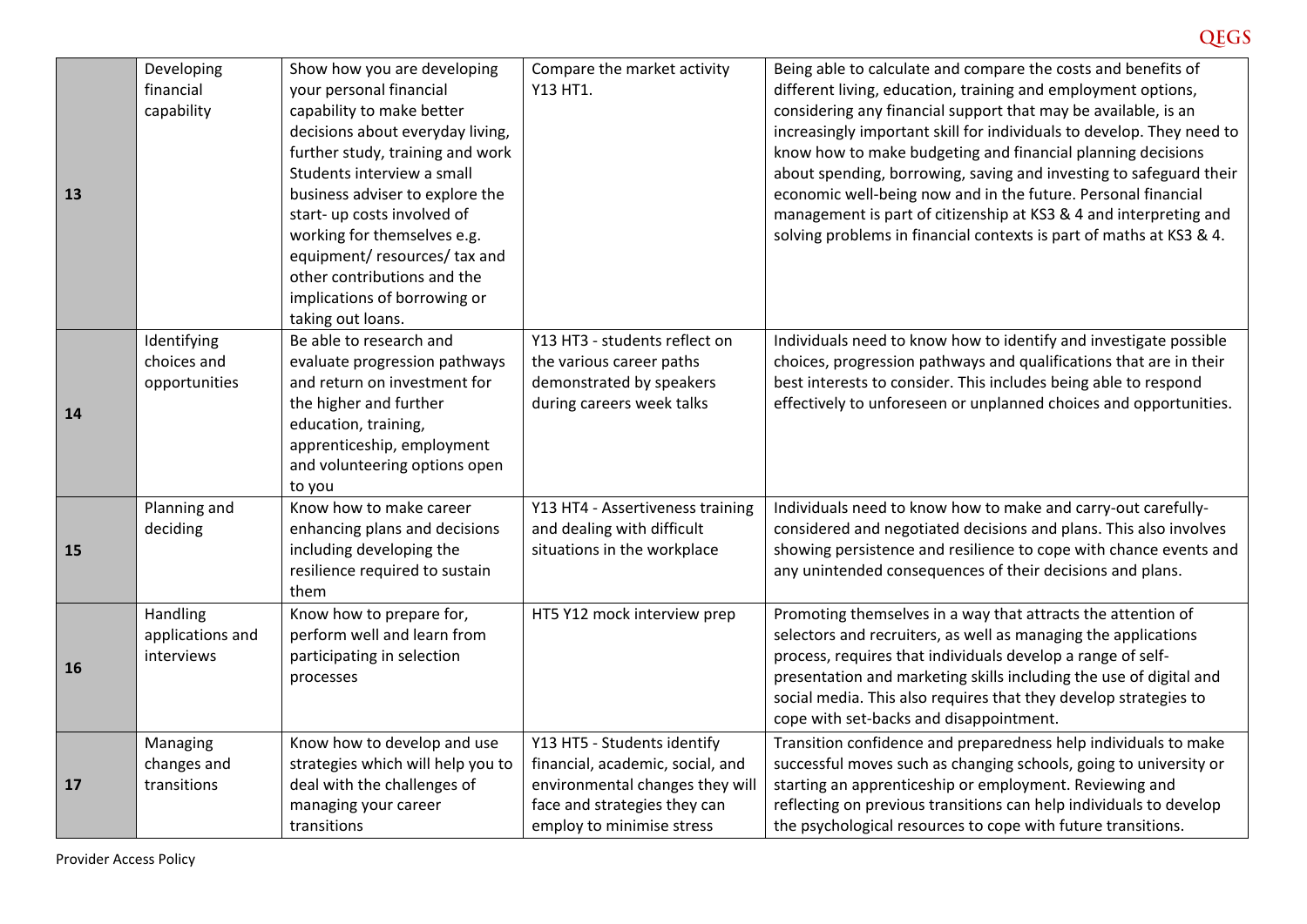## **Key Stage 4**

| Developing Yourself Through Careers, Employability and Enterprise Education |                                                                                                                                                                                   |                                                                |                                                                                                                                                                                             |  |
|-----------------------------------------------------------------------------|-----------------------------------------------------------------------------------------------------------------------------------------------------------------------------------|----------------------------------------------------------------|---------------------------------------------------------------------------------------------------------------------------------------------------------------------------------------------|--|
| <b>Area of Learning Intent</b>                                              | Implementation                                                                                                                                                                    | When and by Whom                                               | Impact                                                                                                                                                                                      |  |
| <b>Self Awareness</b>                                                       | CV writing masterclass to allow students<br>to explore and identify their interests,<br>skills, attributes. All students to complete<br>their CVs ready to send out to employers. | Autumn Term, driven by GBA and form<br>tutors during form time | Recognise how you are changing, what<br>you have to offer and what's important<br>to you                                                                                                    |  |
| Self Determination                                                          | Skills audit and target setting to ensure<br>student are driven to reach manageable<br>targets                                                                                    | Picture of Me' during form time during the<br>first half term  | Explain how you manage your wellbeing,<br>progress and achievements through<br>telling your story in a positive way                                                                         |  |
| Self Improvement as a<br>learner                                            | Interview skills and feedback allowing self<br>reflection                                                                                                                         | Summer term with GBA                                           | Review and reflect upon how you are<br>benefitting as a learner from careers,<br>employability and enterprise activities<br>and experiences                                                 |  |
|                                                                             |                                                                                                                                                                                   | <b>Learning About Careers and the World of Work</b>            |                                                                                                                                                                                             |  |
| <b>Area of Learning Intent</b>                                              | Implementation                                                                                                                                                                    | When and by Whom                                               | Impact                                                                                                                                                                                      |  |
| <b>Exploring Careers and</b><br><b>Career Development</b>                   | LMI research using the 'start profile' -<br>Poster competition                                                                                                                    | Spring Term during form time and<br>homework                   | Discuss the skills involved in managing<br>your own career                                                                                                                                  |  |
| Investigating Work and<br><b>Working Life</b>                               | <b>Work Experience</b>                                                                                                                                                            | Summer term                                                    | Explain how work and working life is changing<br>and how this may impact on your own and<br>other people's career satisfaction                                                              |  |
| <b>Understanding business</b><br>and Industry                               | Employer talks from a range of industries                                                                                                                                         | Summer term delivered by employers in<br>school                | Explain different types of business<br>organisational structures, how they operate and<br>how they measure success                                                                          |  |
| Investigating Jobs and LMI                                                  | <b>Careers Fair</b>                                                                                                                                                               | Autumn Term, visit to the NEC Birmingham<br>Skills festival    | Be able to find relevant labour market<br>information (LMI) and know how to use it in<br>your career planning                                                                               |  |
| Valuing equality, diversity<br>and inclusion                                | Wellbeing and PSHE lessons                                                                                                                                                        | MBA delivered during form time                                 | Recognise and challenge stereotyping,<br>discrimination and other barriers to equality,<br>diversity and inclusion and know your rights and<br>responsibilities in relation to these issues |  |
| Learning about safe<br>working practices and<br>environments                | Health and Safety workshop                                                                                                                                                        | GBA to deliver during summer term                              | Be aware of your responsibilities and rights as a<br>student, trainee or employee for staying healthy<br>and following safe working practices                                               |  |

Provider Access Policy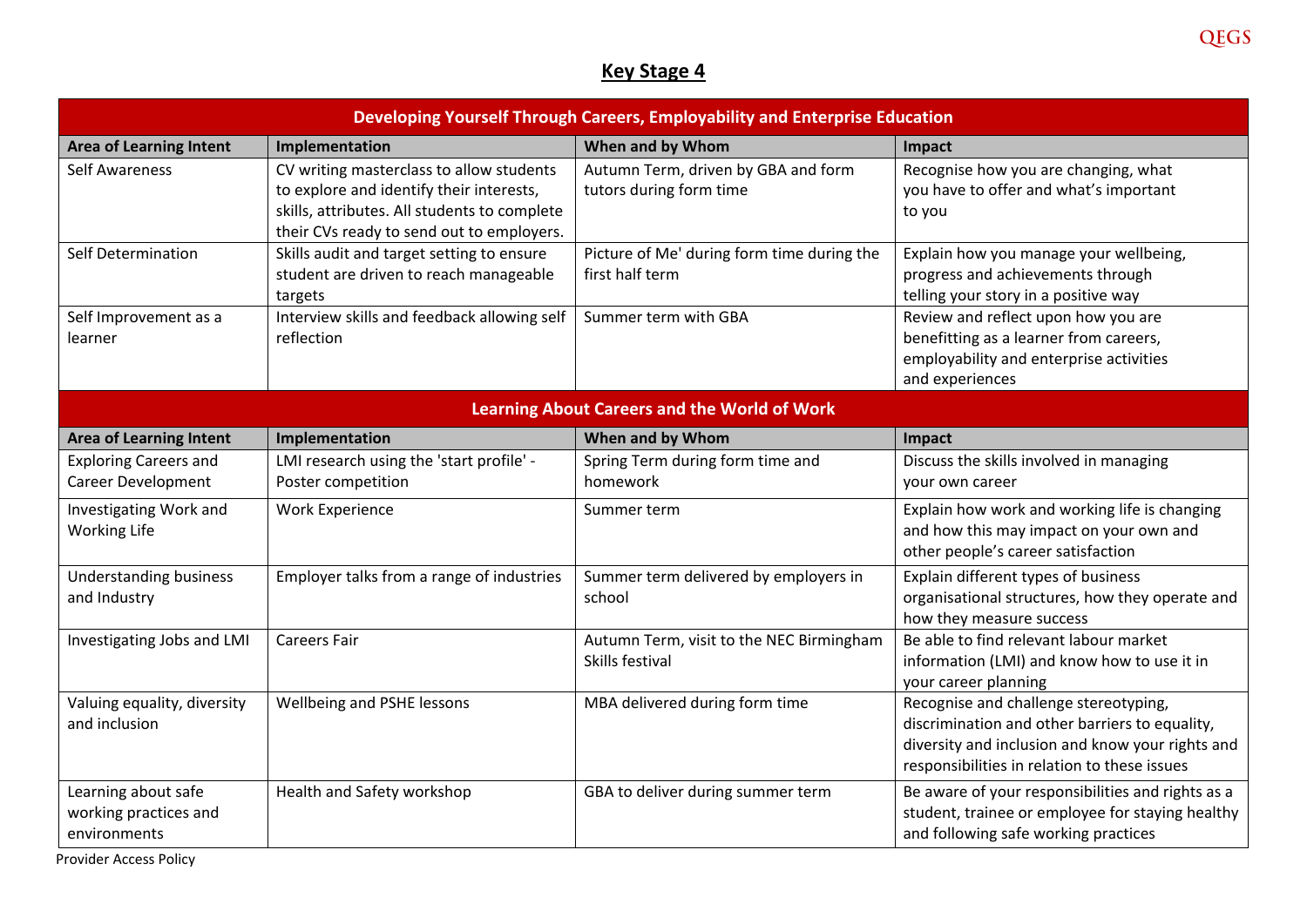| <b>Developing Your Career Management and Employability Skills</b> |                                                                                                                                                           |                                                                                                                                               |                                                                                                                                                                                                       |  |
|-------------------------------------------------------------------|-----------------------------------------------------------------------------------------------------------------------------------------------------------|-----------------------------------------------------------------------------------------------------------------------------------------------|-------------------------------------------------------------------------------------------------------------------------------------------------------------------------------------------------------|--|
| <b>Area of Learning Intent</b>                                    | Implementation                                                                                                                                            | When and by Whom                                                                                                                              | Impact                                                                                                                                                                                                |  |
| Making the most of careers<br>information, advice and<br>guidance | One to one careers meeting with follow-<br>up review meeting. Parents are welcome<br>to attend with students                                              | External careers advisor to deliver one to<br>one sessions throughout the year                                                                | Build your personal networks of support<br>including how to access and make the most of a<br>wide range of impartial face-to-face and digital<br>careers information, advice and guidance<br>services |  |
| Preparing for Employability                                       | Work Experience - Fact finder/job<br>search/ how to complete applications                                                                                 | Summer term                                                                                                                                   | Show how you are developing the qualities and<br>skills which will help you to improve your<br>employability                                                                                          |  |
| Showing initiative and<br>enterprise                              | <b>Enterprise Challenge Days</b>                                                                                                                          | Drop down day during the summer term                                                                                                          | Show that you can be enterprising in the way<br>you learn, work and manage your career                                                                                                                |  |
| Developing financial<br>capability                                | Finance Workshop                                                                                                                                          | Drop down day delivered by Sheffield<br>University                                                                                            | Show that you can manage financial issues<br>related to your education, training and<br>employment choices including knowing how to<br>access sources of financial support that may be<br>open to you |  |
| Identifying choices and<br>opportunities                          | Visits to HE and FE providers as well as<br>introduction to Apprenticeships                                                                               | Visits during the summer term                                                                                                                 | Be able to research your education, training,<br>apprenticeship, employment and volunteering<br>options including information about the best<br>progression pathways through to specific goals        |  |
| Planning and deciding                                             | Presentations and assemblies on post-16<br>pathways. World of work week to<br>support research to ensure students are<br>able to make an informed choice. | Spring and summer term via assembly                                                                                                           | Know how to make plans and decisions carefully<br>including how to solve problems and deal<br>appropriately with influences on you                                                                    |  |
| Handling applications and<br>interviews                           | Mock Interviews and mock application<br>workshops. Post-16 application support<br>available on request                                                    | Summer term during the world of work<br>weeks. Support with applications available<br>throughout the year available on request.<br><b>GBA</b> | Know your rights and responsibilities in a<br>selection process and strategies to use to<br>improve your chances of success                                                                           |  |
| Managing changes and<br>transitions                               | Promotion of open days. Transition<br>support available if required. Transition<br>and taster days available                                              | Throughout the year via notices, emails,<br>twitter and texts to parents.                                                                     | Review and reflect on previous transitions to<br>help you improve your preparation for future<br>moves in education, training and employment                                                          |  |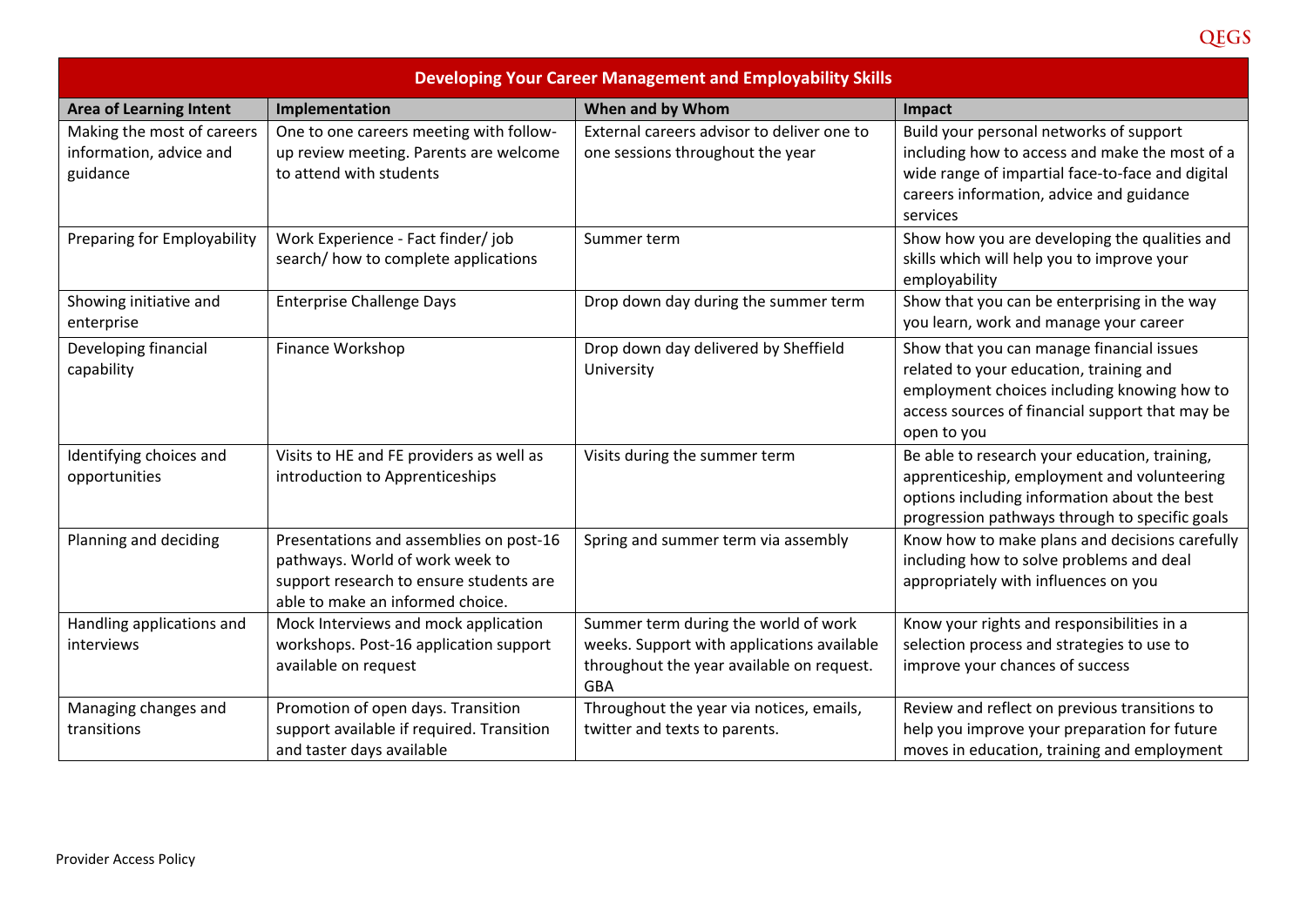## **Key Stage 3**

| <b>Area of Learning Intent</b>                               | Implementation                                                                                                                                                                                                                                        | When and by Whom                                                                                        | <b>Impact</b>                                                                                                                                                                               |
|--------------------------------------------------------------|-------------------------------------------------------------------------------------------------------------------------------------------------------------------------------------------------------------------------------------------------------|---------------------------------------------------------------------------------------------------------|---------------------------------------------------------------------------------------------------------------------------------------------------------------------------------------------|
| <b>Self Awareness</b>                                        | Do the skills audit and update picture of<br>me                                                                                                                                                                                                       | Early in Autumn term each year to inform<br>update of picture of me. Driven by form<br>tutor            | Describe yourself, your strengths and<br>preferences                                                                                                                                        |
| Self Determination                                           | Students reflect on progress they are<br>having in lessons and co-curricular<br>activities                                                                                                                                                            | Tutor regular updates of careers booklet                                                                | Be able to focus on the positive aspects of your<br>wellbeing, progress and achievements                                                                                                    |
| Self Improvement as a<br>learner                             | Students reflect on progress and set<br>themselves targets in their 'picture of me'<br>to take into following year                                                                                                                                    | Tutor at end of year guides students to<br>set targets on picture of me for following<br>year           | Explain how you are benefitting as a learner<br>from careers, employability and enterprise<br>activities and experiences                                                                    |
|                                                              |                                                                                                                                                                                                                                                       | <b>Learning About Careers and the World of Work</b>                                                     |                                                                                                                                                                                             |
| <b>Area of Learning Intent</b>                               | Implementation                                                                                                                                                                                                                                        | When and by Whom                                                                                        | Impact                                                                                                                                                                                      |
| <b>Exploring Careers and</b><br><b>Career Development</b>    | Dream Job competition to launch using<br>Start Profile.                                                                                                                                                                                               | Assembly at the end of the Christmas<br>term during form time.                                          | Describe different explanations of what careers<br>are and how they can be developed                                                                                                        |
| Investigating Work and<br><b>Working Life</b>                | Reading tasks set of how working life is<br>changing; technology, Covid, social trends                                                                                                                                                                | Delivered by tutors as a reading and<br>discussion task. In the careers booklet.                        | Give examples of different kinds of work and<br>why people's satisfaction with their working lives<br>can change                                                                            |
| <b>Understanding business</b><br>and Industry                | Y7 - School structure. Y8 Enterprise<br>Advisor company or industry structure                                                                                                                                                                         | Guest speakers and virtual industry days.<br>During World of Work Wednesdays. In<br>the careers booklet | Give examples of different business<br>organisational structures                                                                                                                            |
| Investigating Jobs and LMI                                   | As part of the options prep in year 9 all<br>departments to include in their<br>presentation details of LMI. Also section<br>of prospectus to include 'where it takes<br>you'. Demonstrate in KS3 Careers<br>booklet, page on LMI for their dream job | CLs for presentations and prospectus<br>info. Spring term                                               | Be aware of what labour market information<br>(LMI) is and how it can be useful to you                                                                                                      |
| Valuing equality, diversity<br>and inclusion                 | Lesson in year 9 PSHE programme                                                                                                                                                                                                                       | Use EC Education resource. Spring term                                                                  | Identify how to stand up to stereotyping and<br>discrimination that is damaging to you and those<br>around you                                                                              |
| Learning about safe<br>working practices and<br>environments | Lesson in y9 PSHE programme                                                                                                                                                                                                                           | Use EC Education resource. Spring term                                                                  | Be aware of the laws and bye-laws relating to<br>young people's permitted hours and types of<br>employment; and know how to minimise health<br>and safety risks to you and those around you |